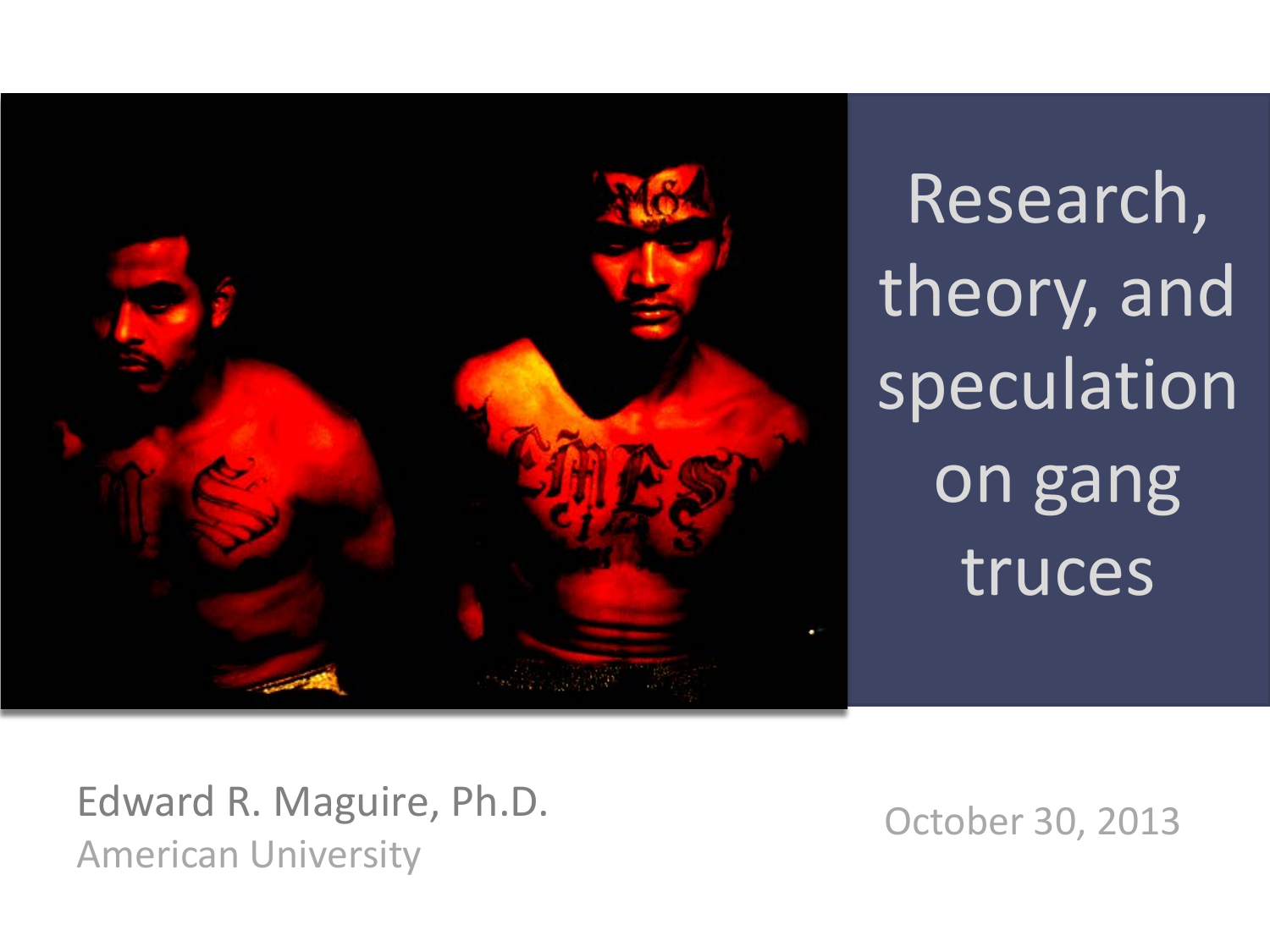#### **LOS ANGELES, CALIFORNIA** Example 1

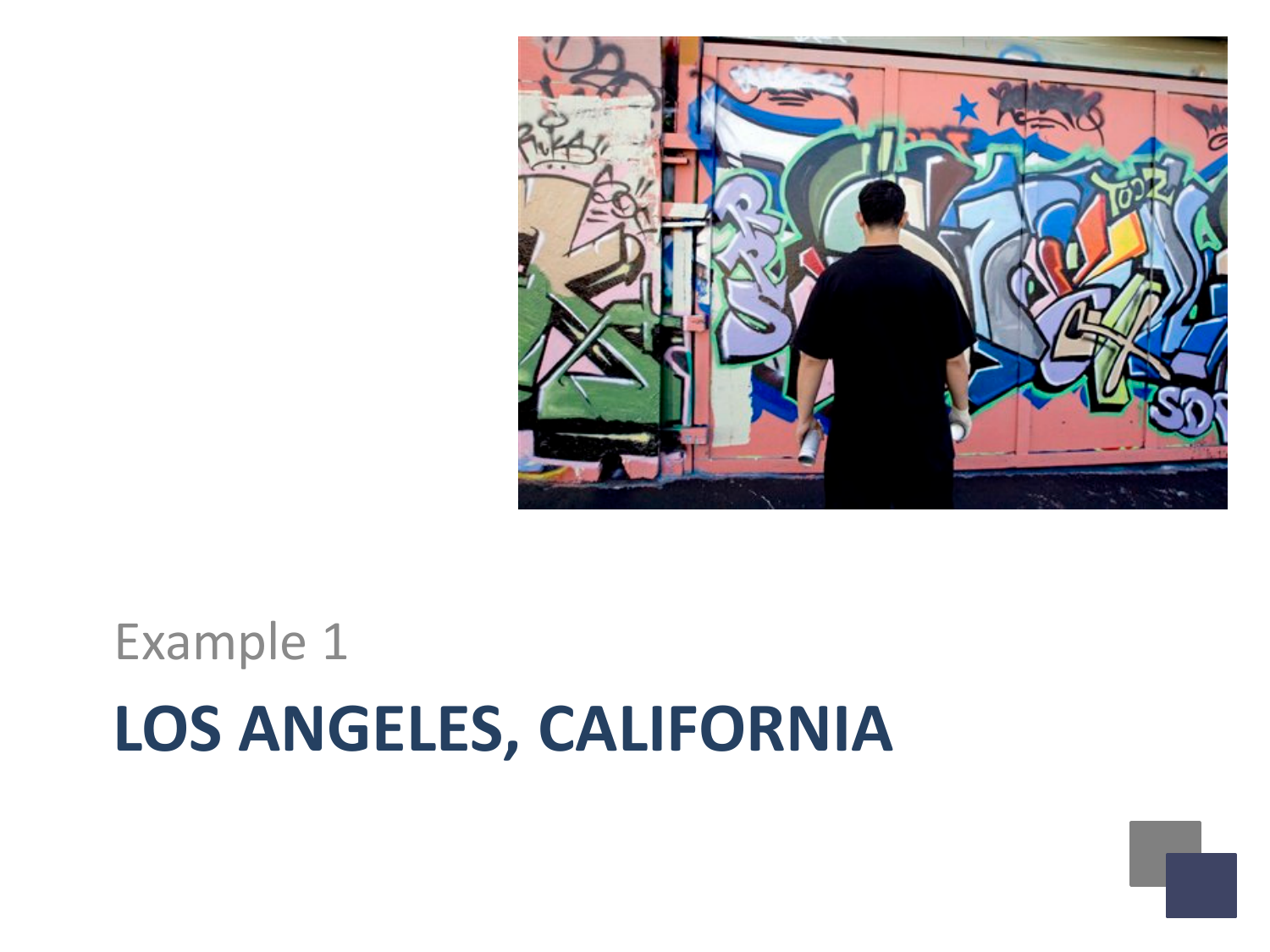# 1993 Study by Ordog, et al.

Analysis of the number of GSW victims at an LA hospital before and after the 1992 riot.

Conclusion: "Since the riot, the gang truce between the 'Bloods' and the 'Crips' has resulted in a significant decrease in the number of GSW victims seen at a level I trauma center in Los Angeles" (p. 779).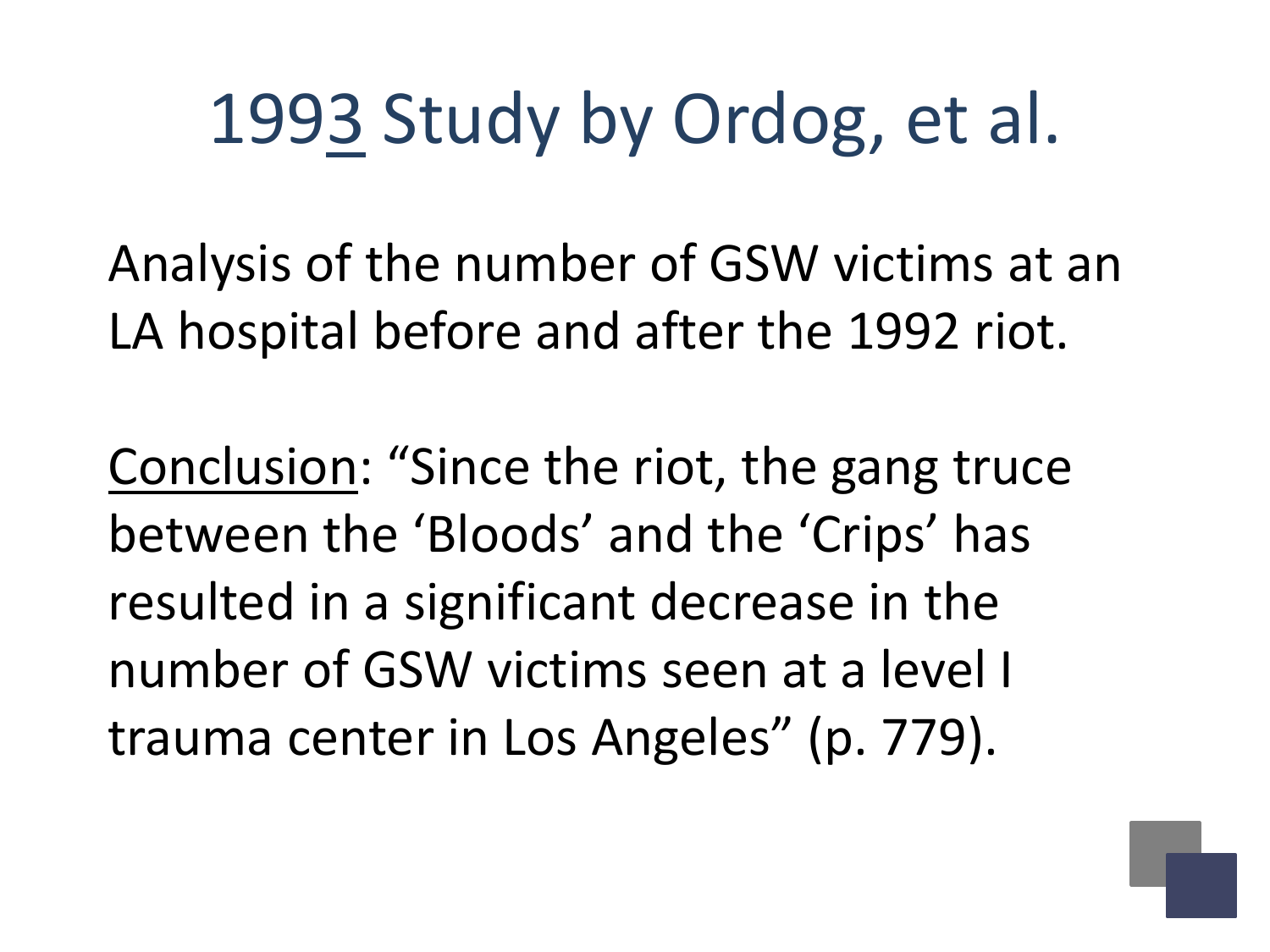# 1995 Study by Ordog, et al.

Follow-up study finds that the effects of the truce lasted only 3 months, after which the number of GSW victims increased beyond what it was before the truce.

Conclusion: The subsequent increase in GSW victims "negated any positive effect of the gang truce" (p. 417).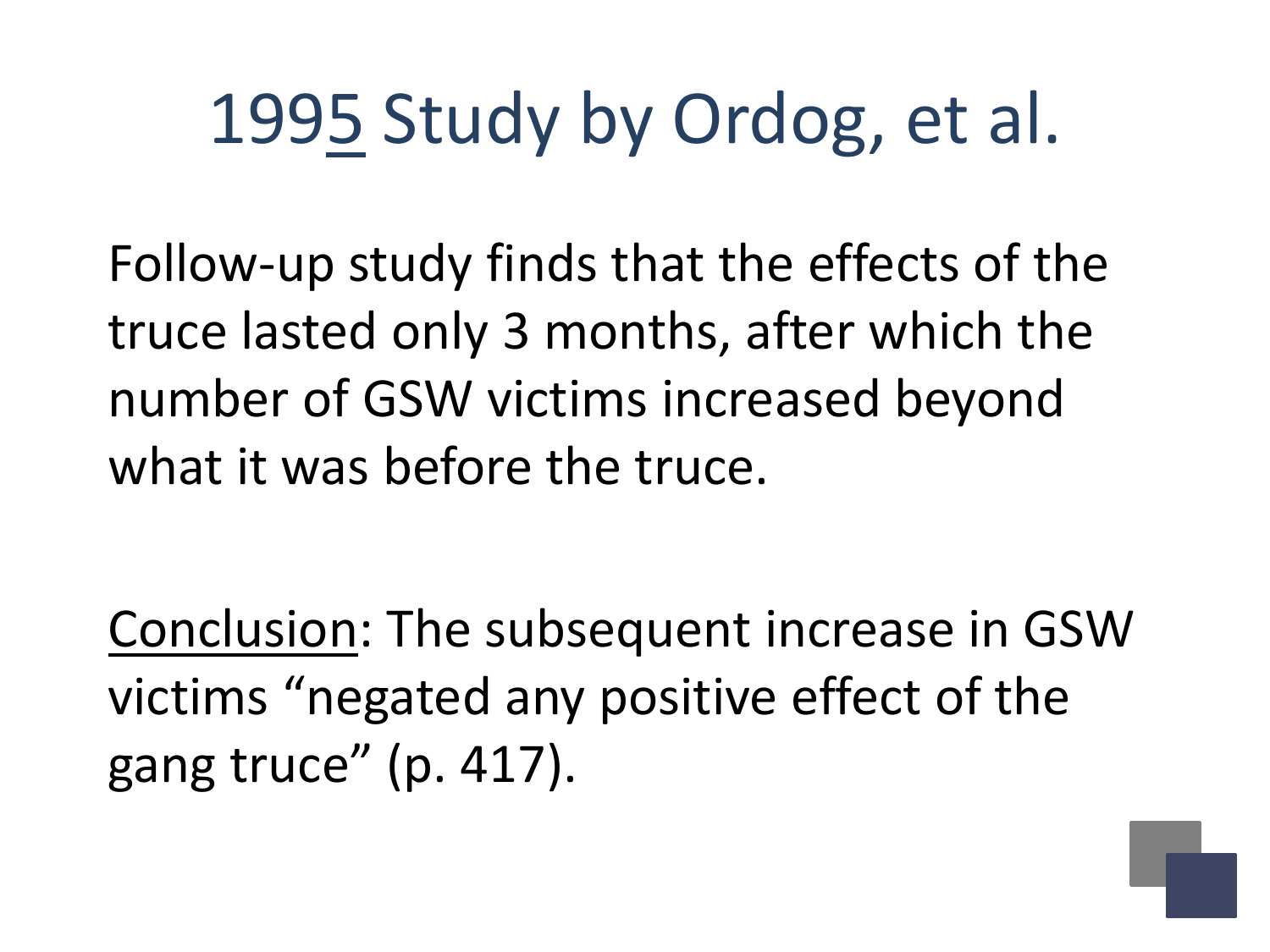

## **PALM GROVE, TRINIDAD** Example 2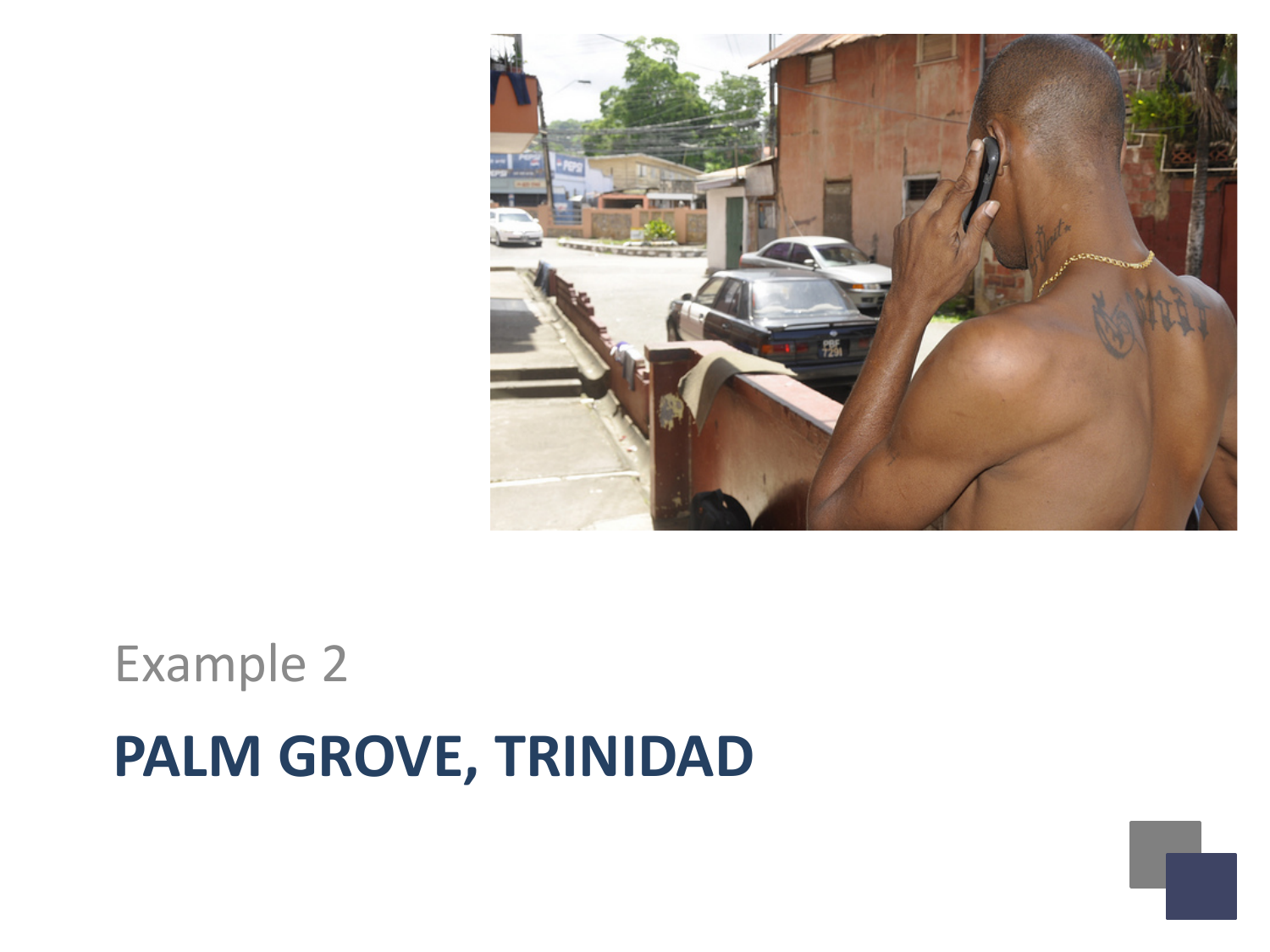#### Gang network (before truce)

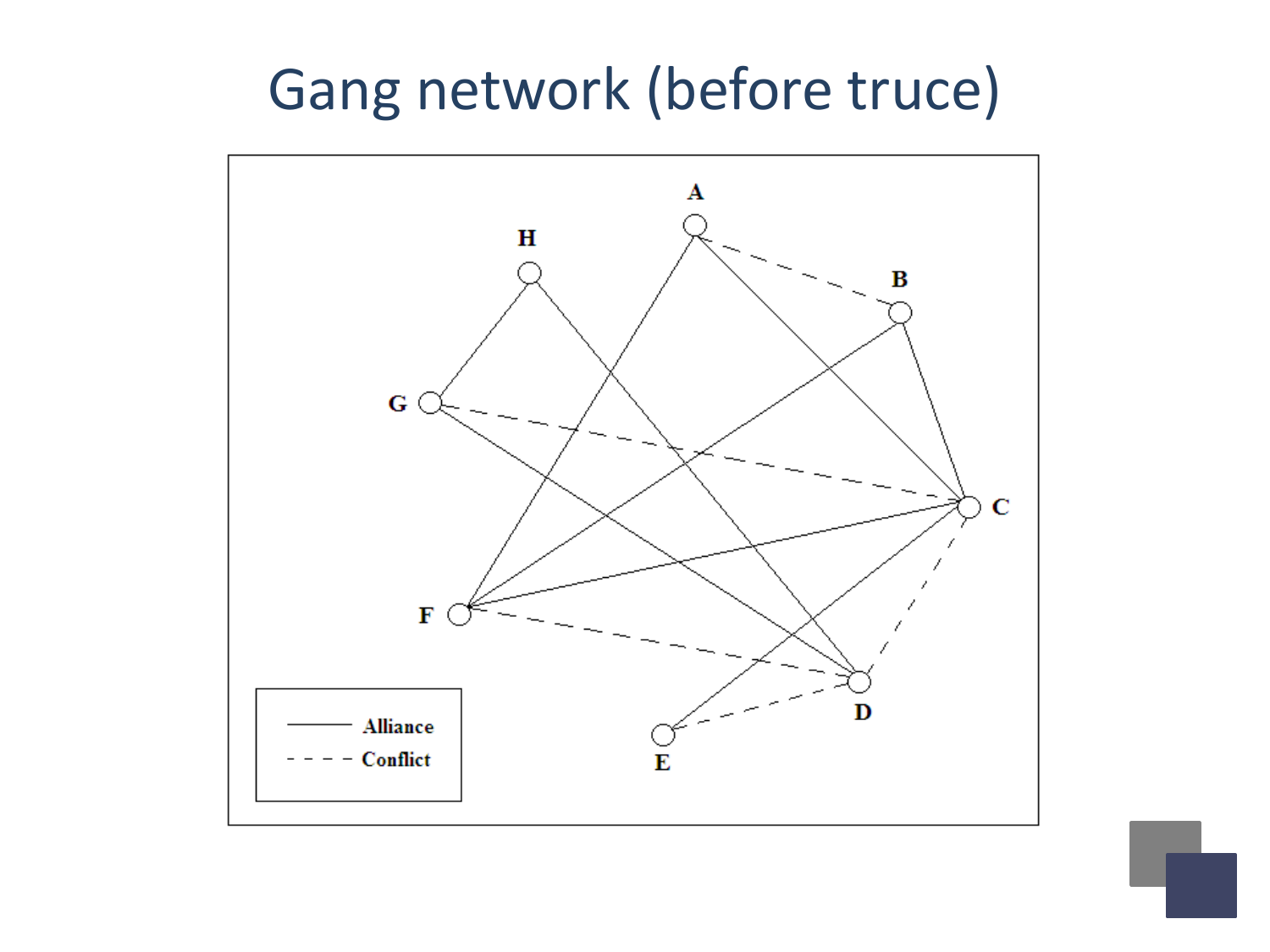#### Gang network (after truce)

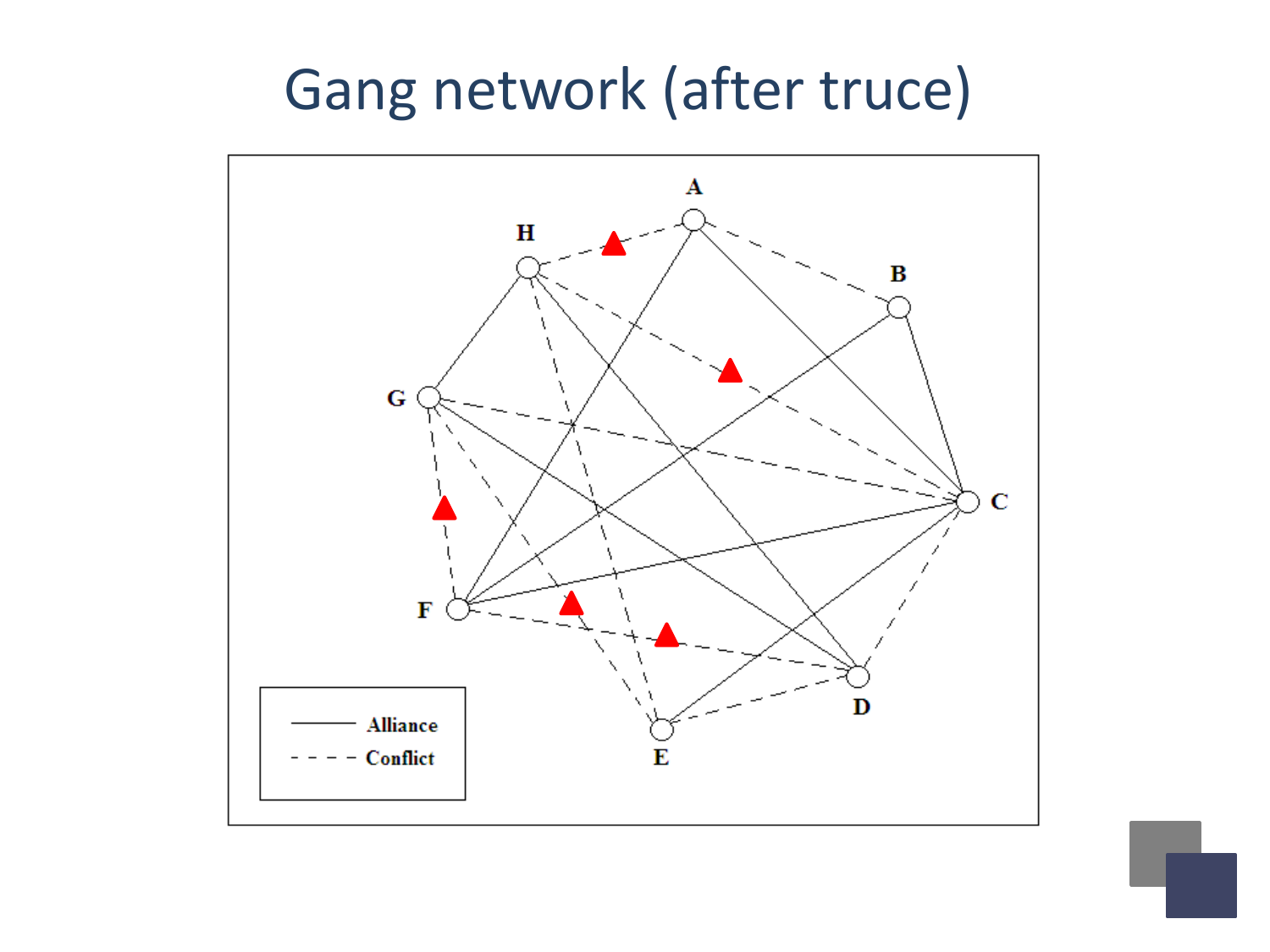#### The effect of the truce on violent crime

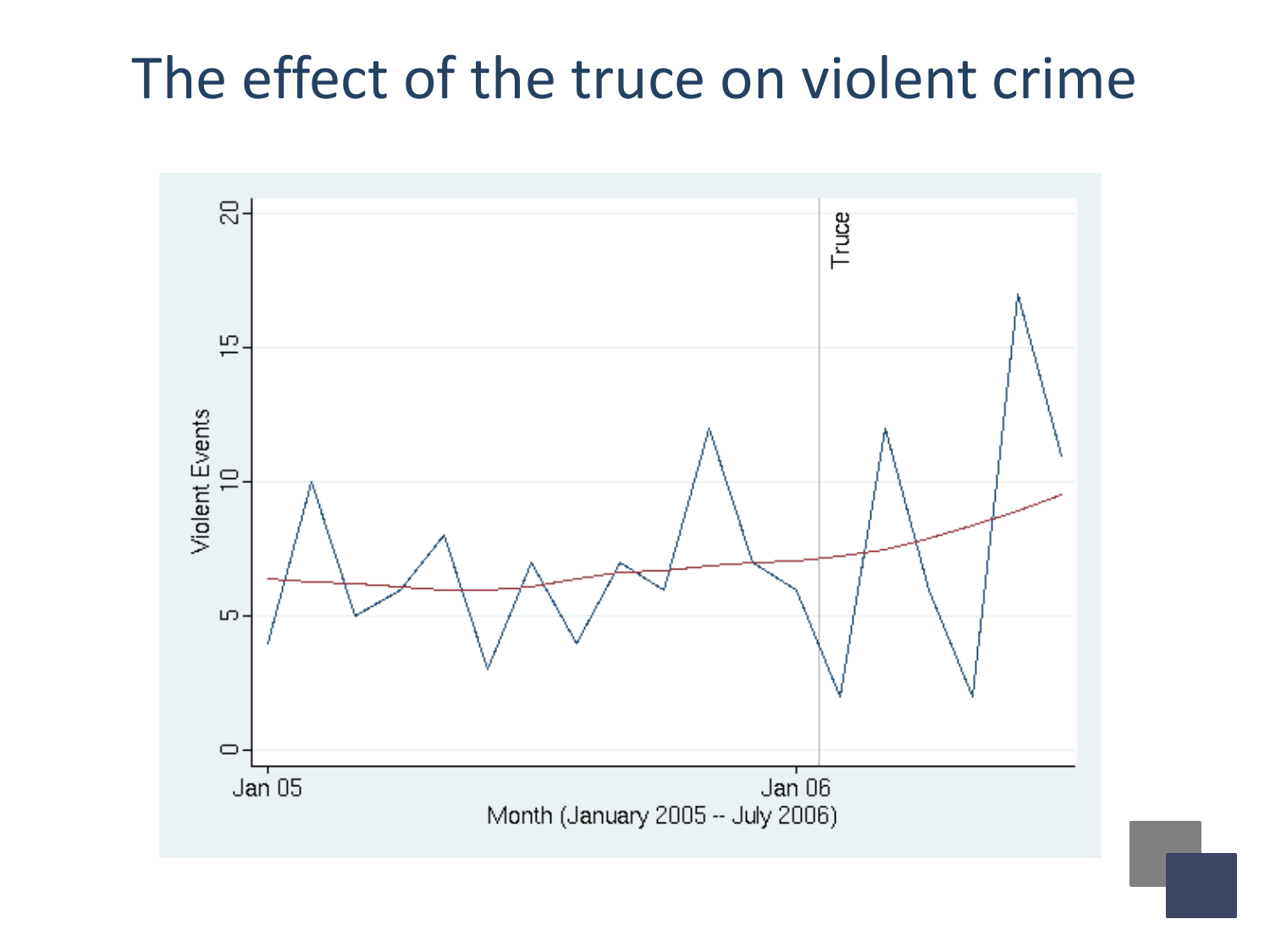## Why did the truce fail?

- 1. Some gangs did not participate in the truce.
- 2. Deflecting police away from the participating gangs led police to focus on other gangs.
- 3. When some gangs laid down their arms, others viewed them as weak and vulnerable.
- 4. An ongoing tendency to kill "peacemakers."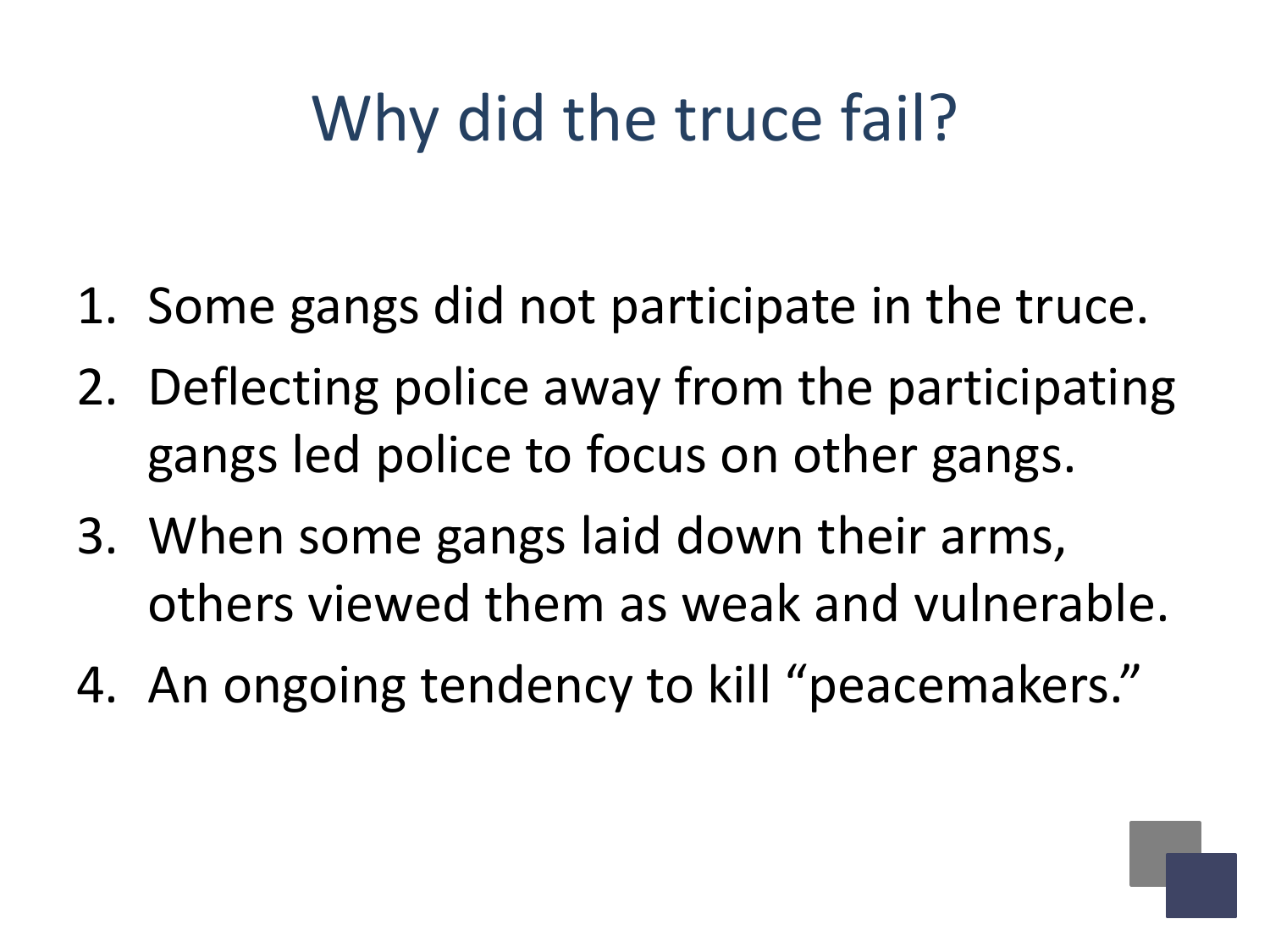# **SOME OBSERVATIONS FROM THE RESEARCH LITERATURE**

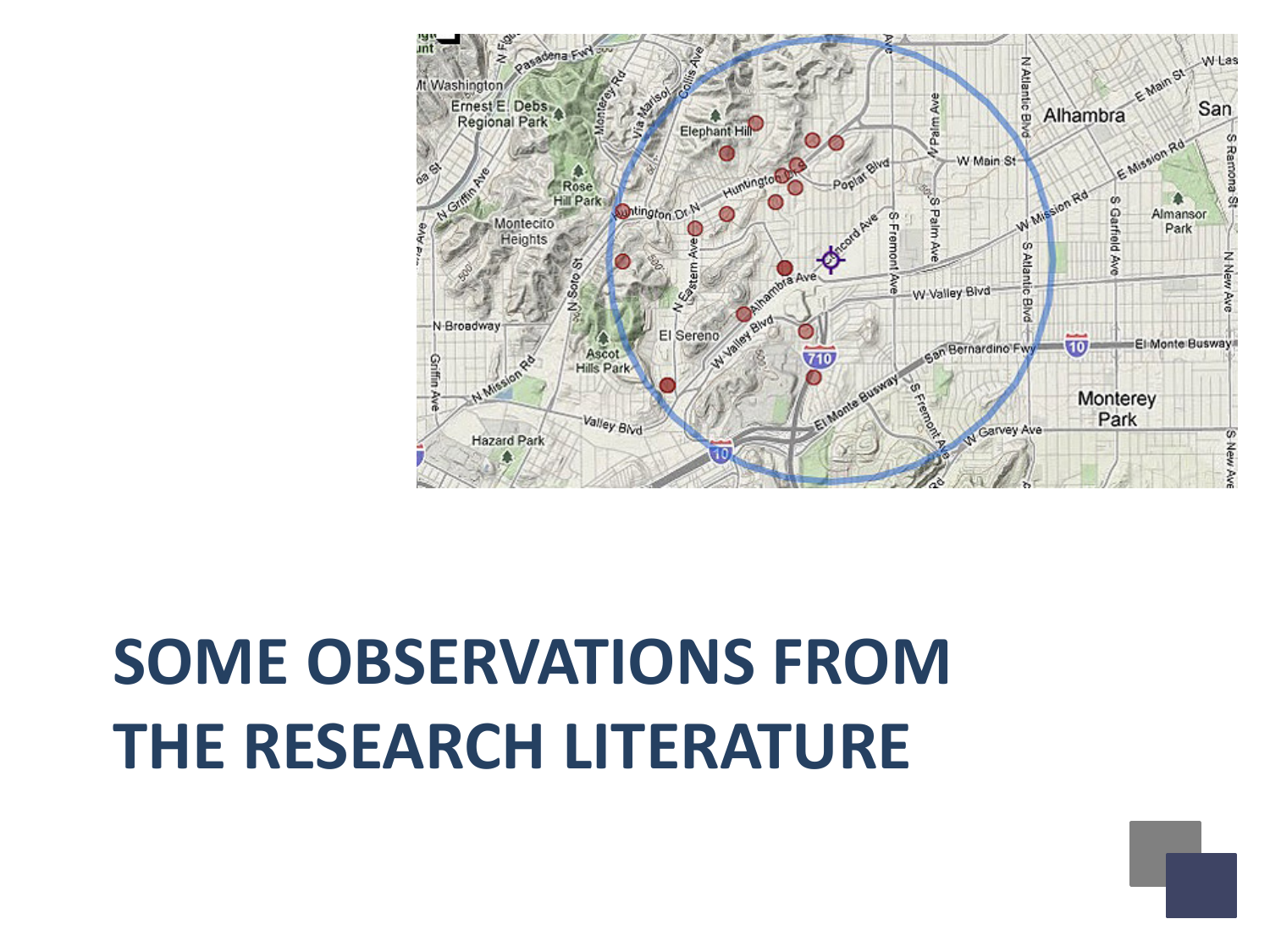# Malcolm Klein (1995)

- Views truces as unlikely to work because they legitimate the existence of the gang, reinforce the authority of the gang's leader, and promote increased gang cohesion.
- Concludes that "over many years, truces arranged by outsiders have generally been ineffective (or have even backfired)" (p. 232- 233).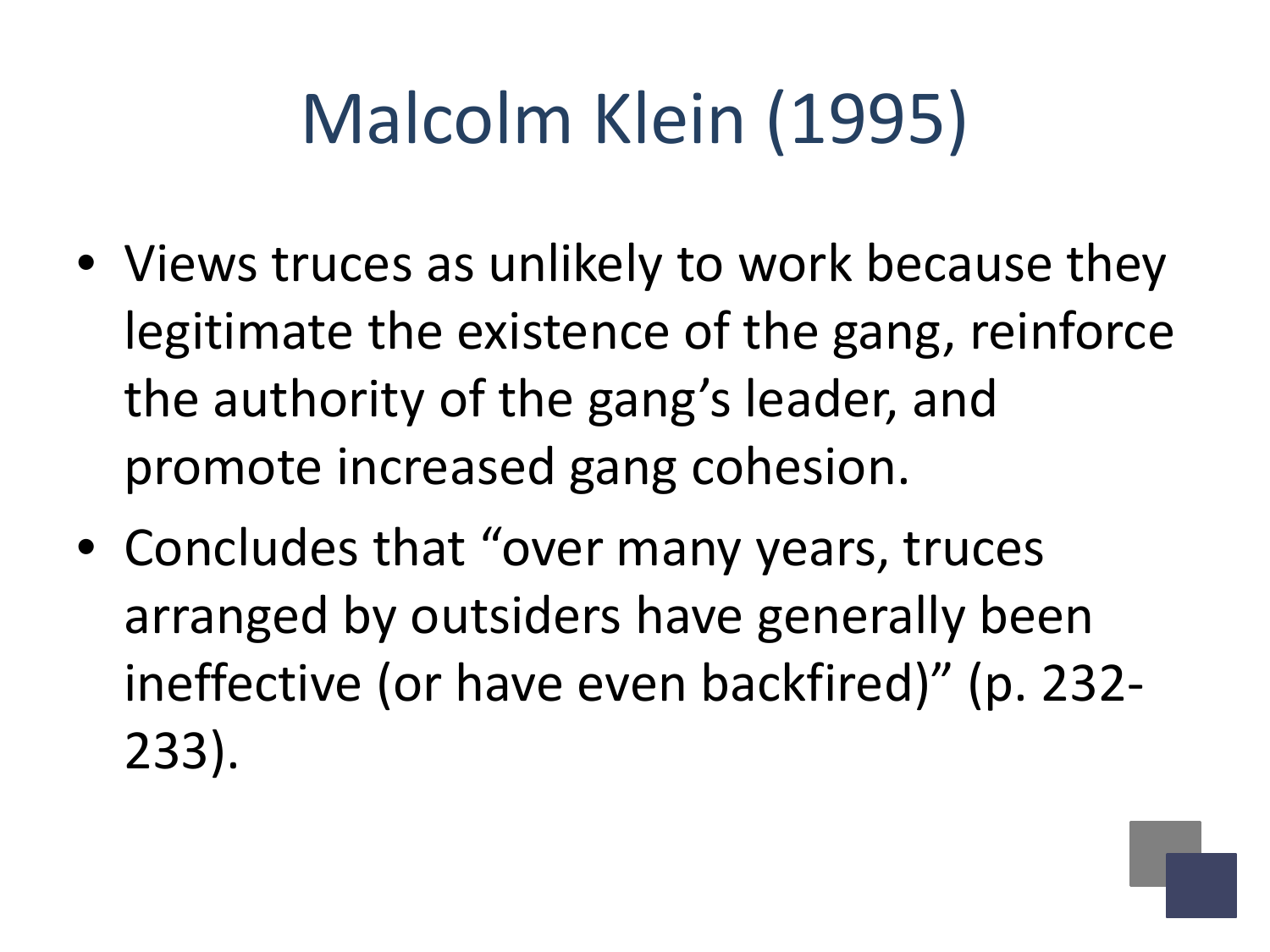National Gang Crime Research Center (1995)

- Concludes that gang truces are "rarely" successful and are indeed risky."
- "We have found no such lasting truce between gangs anywhere. What we have found are ways for gangs to gain additional power, prestige, and recognition in the process of conning otherwise responsible adults into believing that criminal organizations can rehabilitate themselves."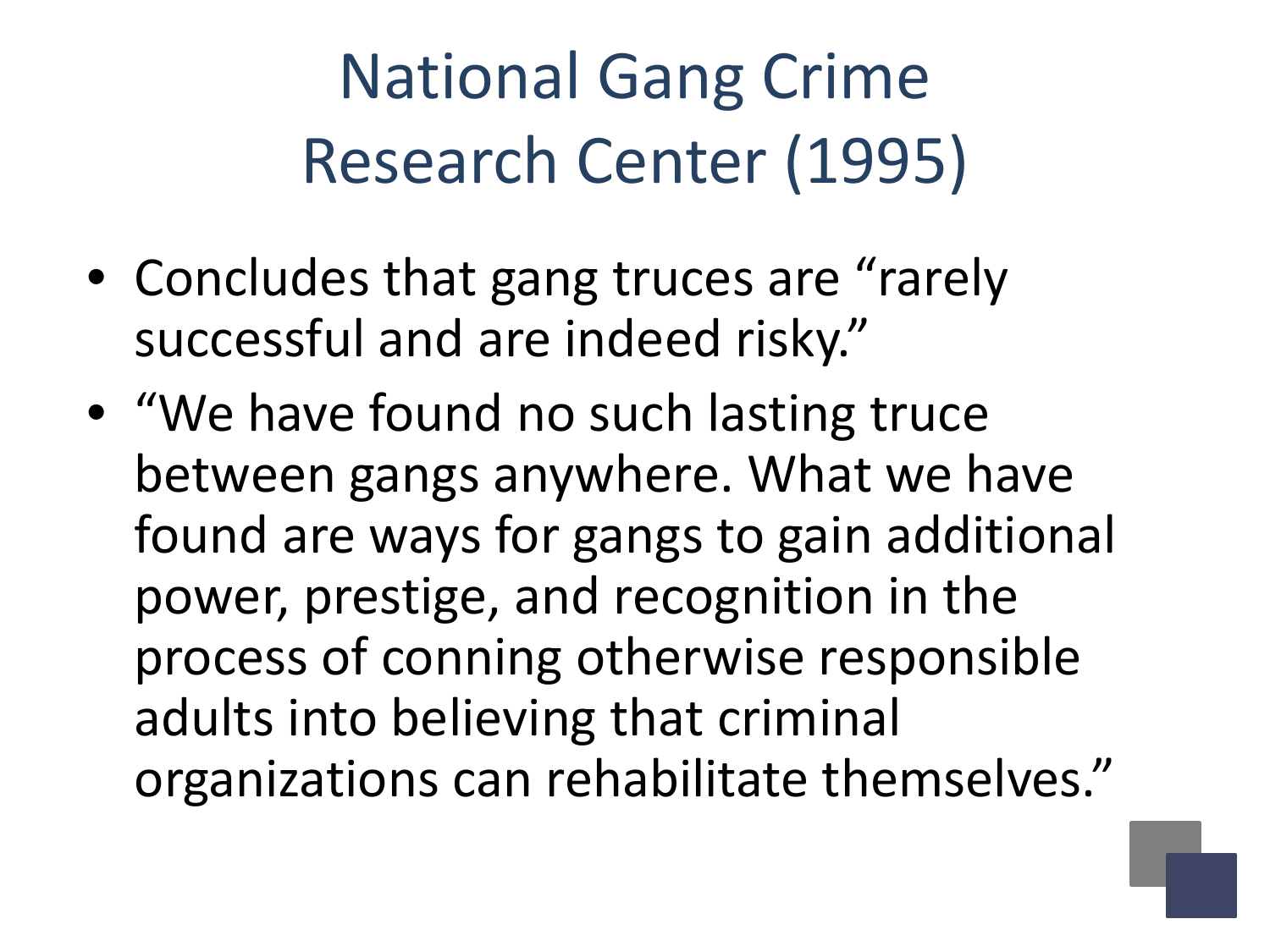# Kodluboy & Evenrud (1993)

• Conclude that although mediation between gangs may "sometimes be necessary to forestall immediate violence or prevent loss of life... such mediation increases the risk of validating the gang as a legitimate social entity, thus buying short-term peace at the price of long-term persistence of the gang" (p. 285).

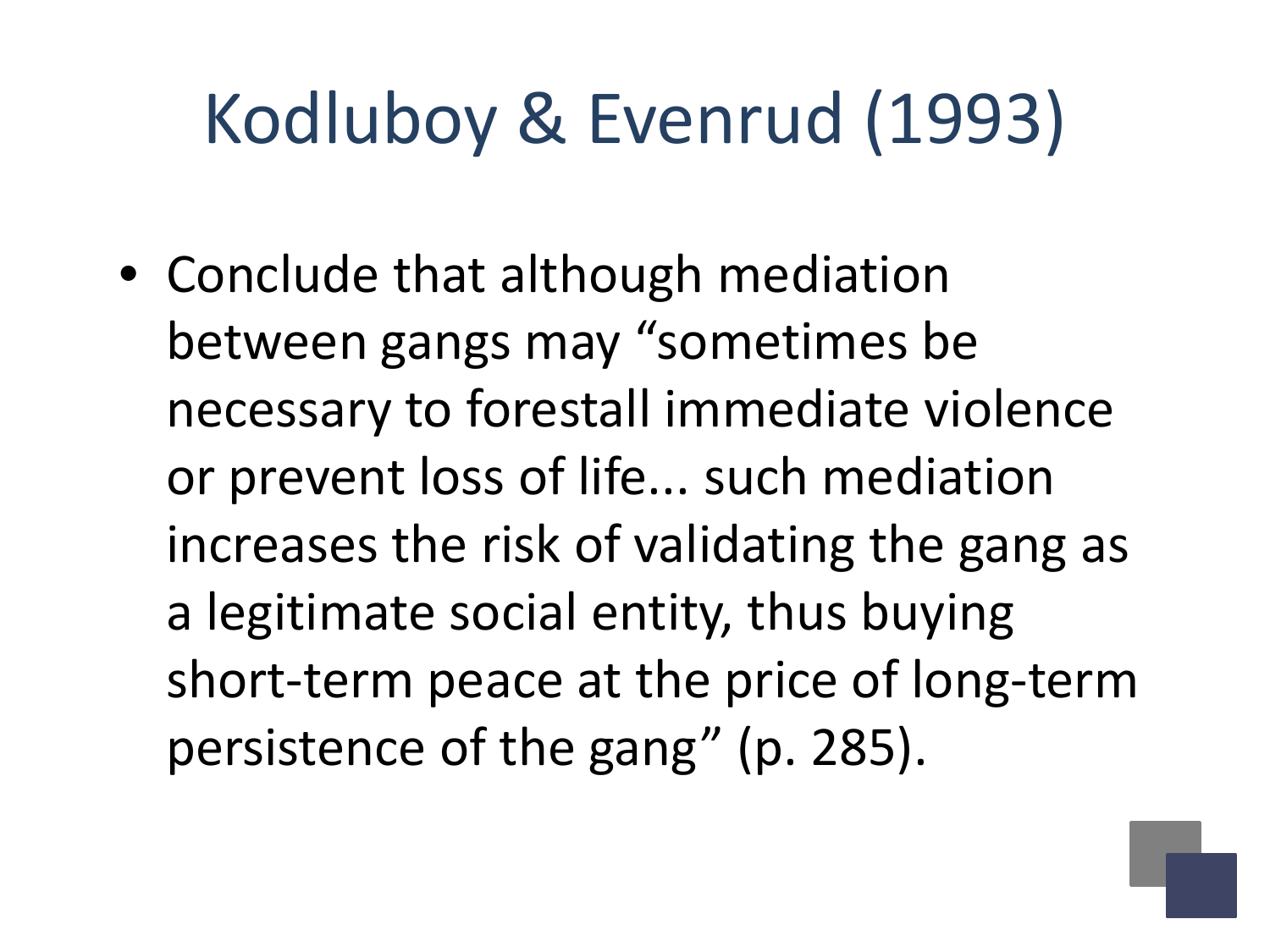(1) Some research suggests that gang truces may increase violence.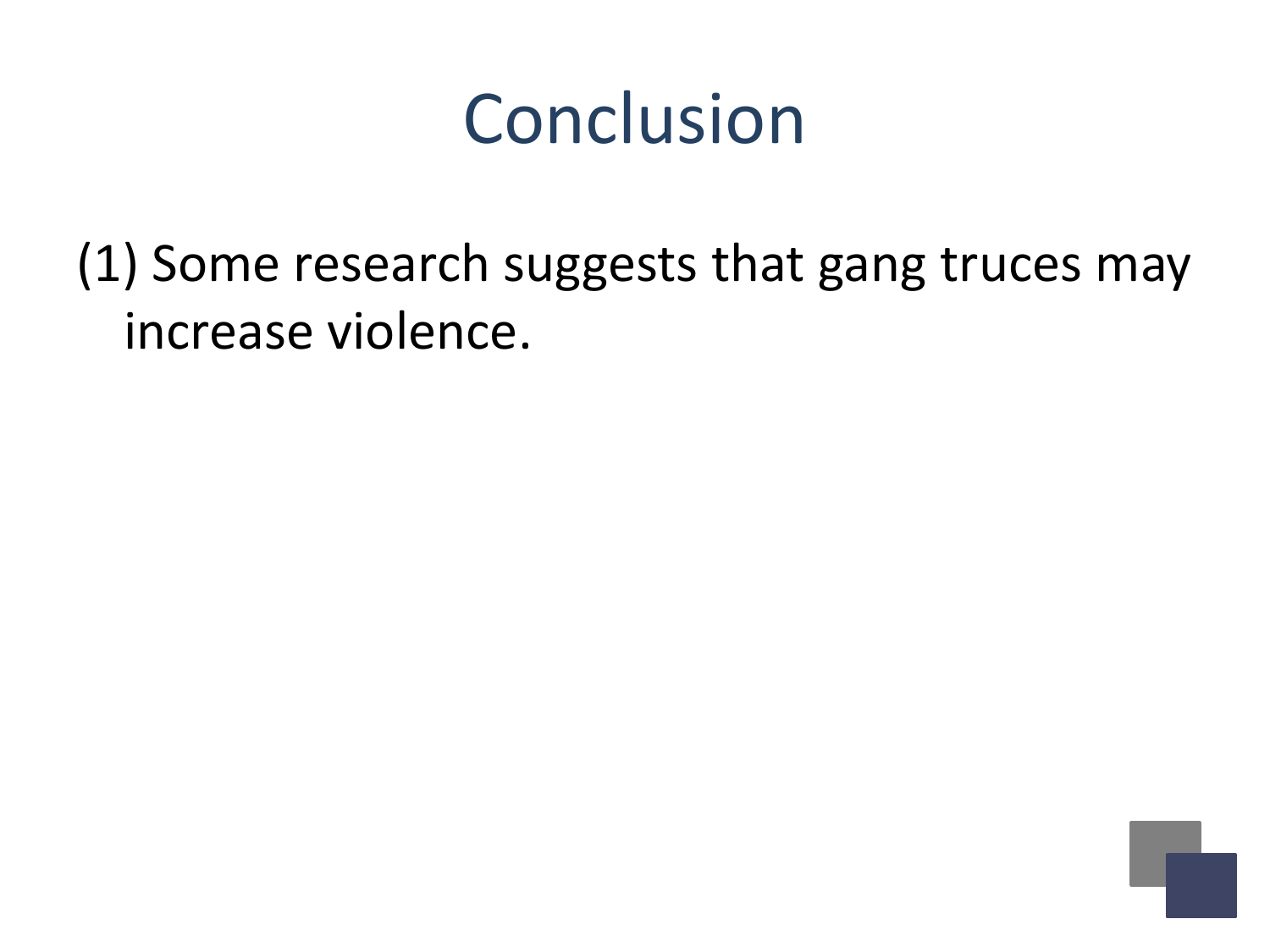(1) Some research suggests that gang truces may increase violence.

(2) The expected pattern may be a short-term decrease in violence followed by a long-term increase, but the evidence base is sparse.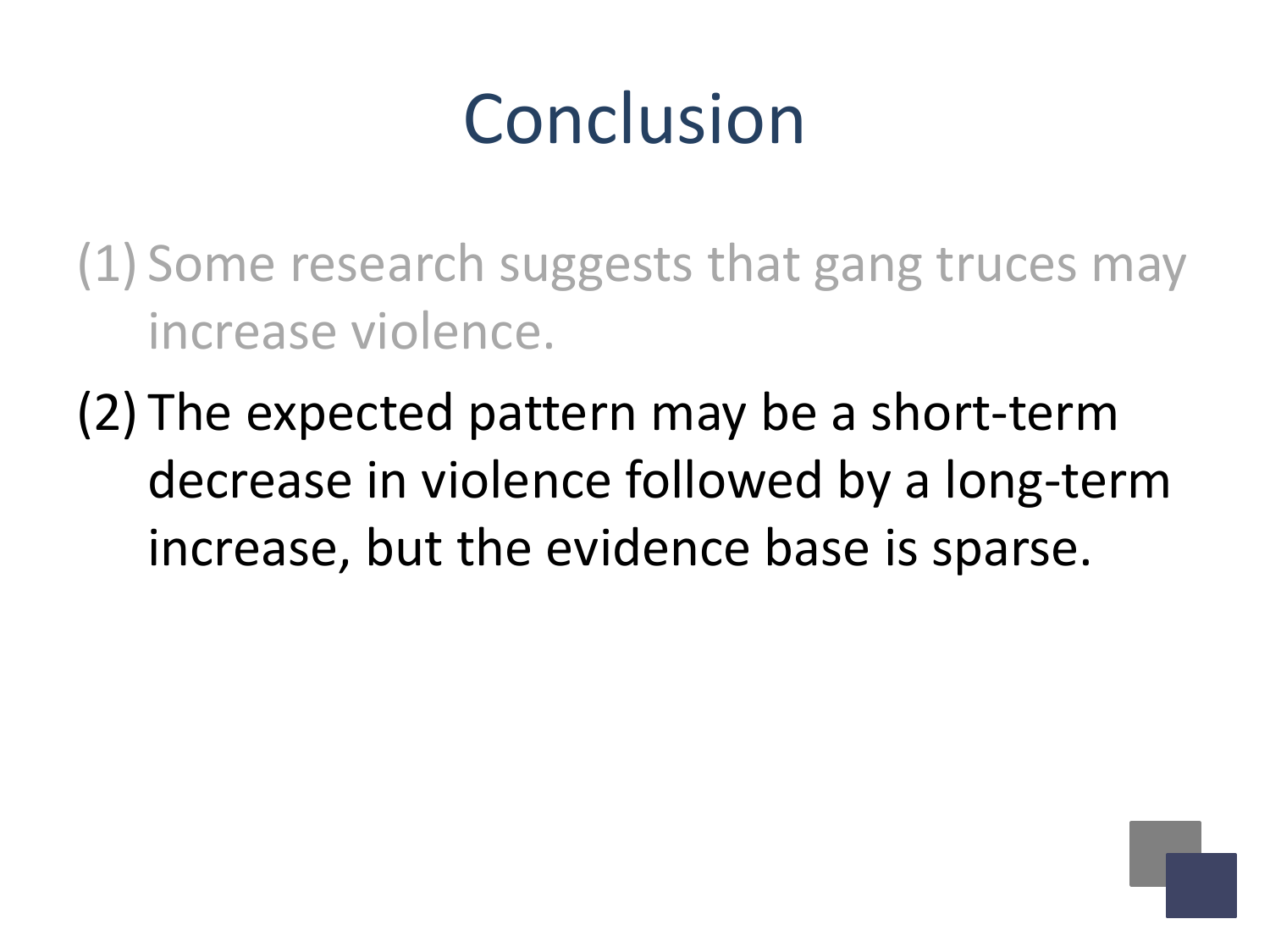(3) Most gang scholars agree that gang members use truces to manipulate the government, businesses, the media, and the public.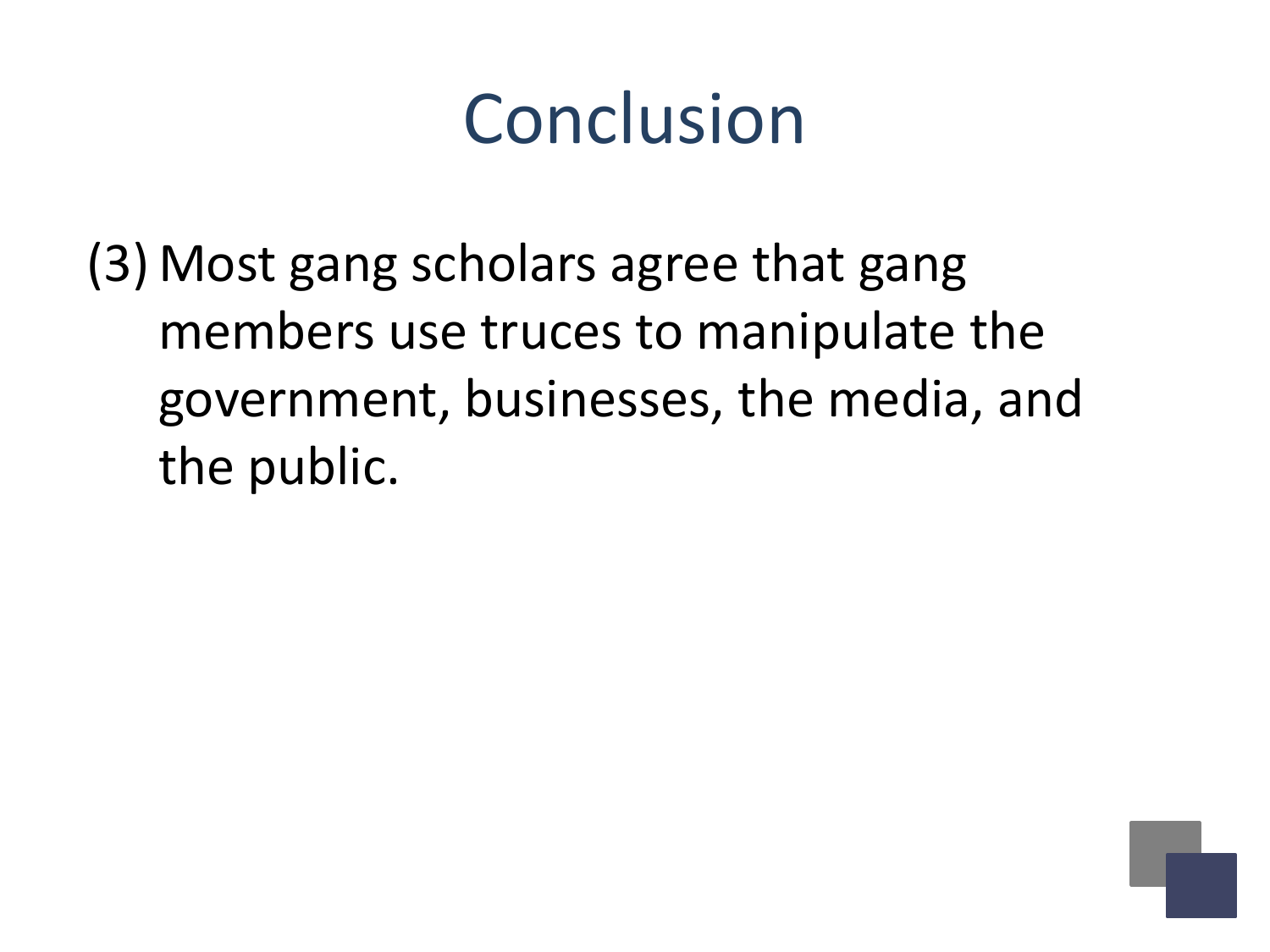(3) Most gang scholars agree that gang members use truces to manipulate the government, businesses, the media, and the public.

(4) Most gang scholars worry about the unintended consequences of truces, particularly their effects on the cohesion and legitimacy of gangs.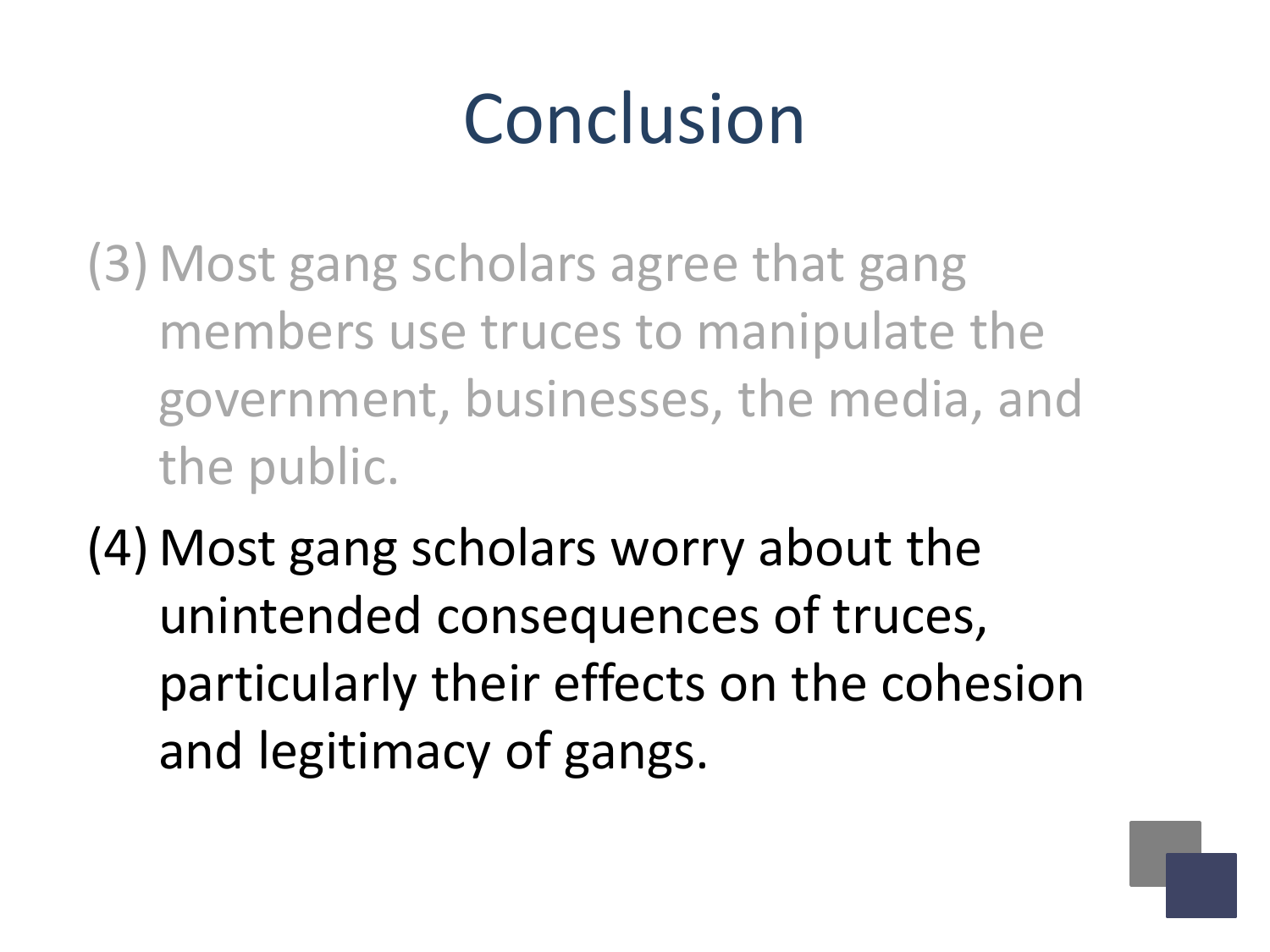(5) The truces in El Salvador and elsewhere are worthy of high-quality evaluation research by scholars with access to the necessary medical and police data as well as the gang leaders and other key participants.

This research should be sensitive to the emergence of unintended consequences.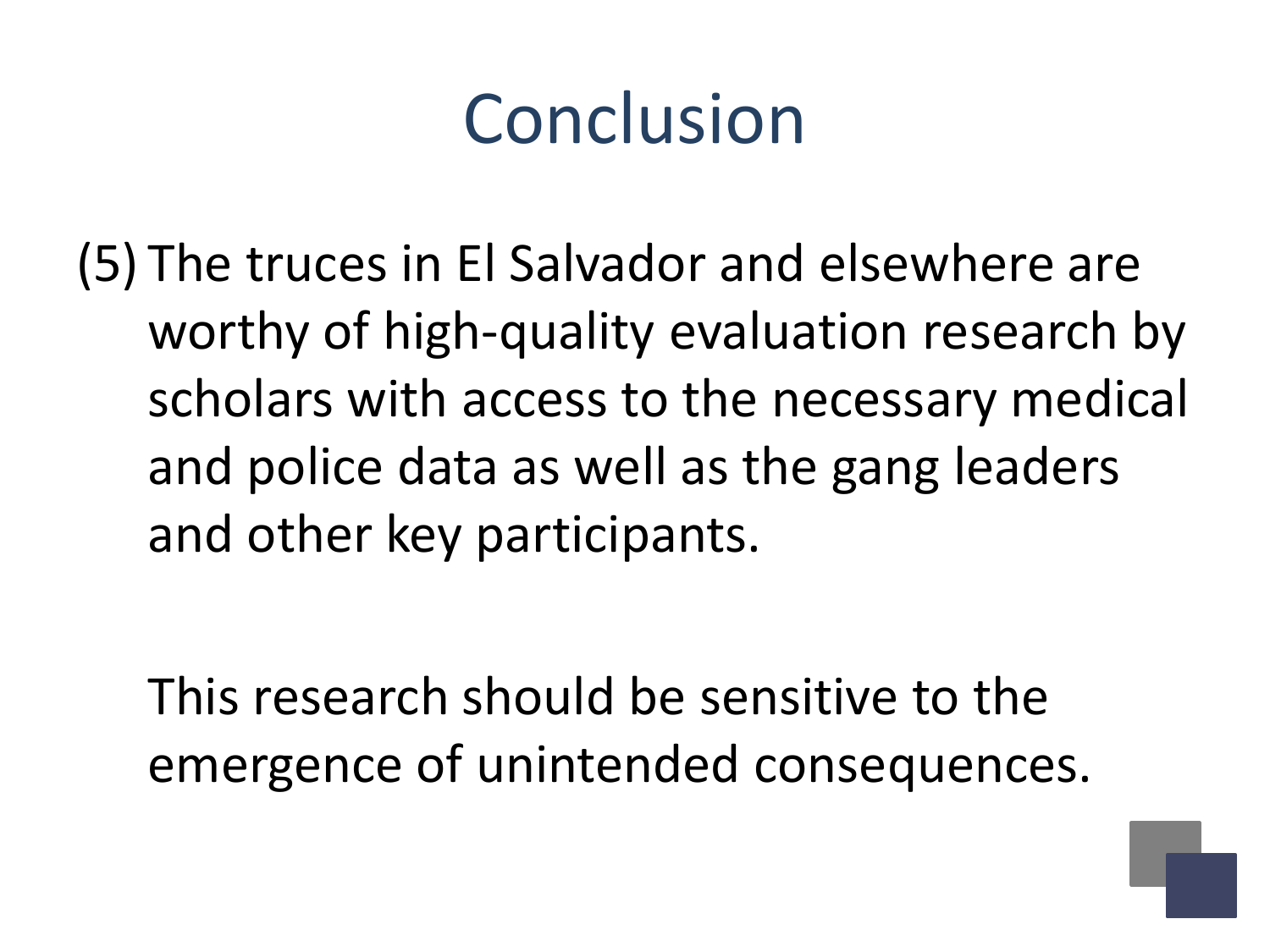#### Photo Credits



<http://www.flickr.com/photos/54703139@N06/5063930486/in/pool-1544021@N23>



[http://www.flickr.com/photos/me\\_studio/4537995863](http://www.flickr.com/photos/me_studio/4537995863)



<http://www.flickr.com/photos/bbcworldservice/8012927982/in/photostream>



<http://latimesblogs.latimes.com/.a/6a00d8341c630a53ef0162fc00f605970d-640wi>